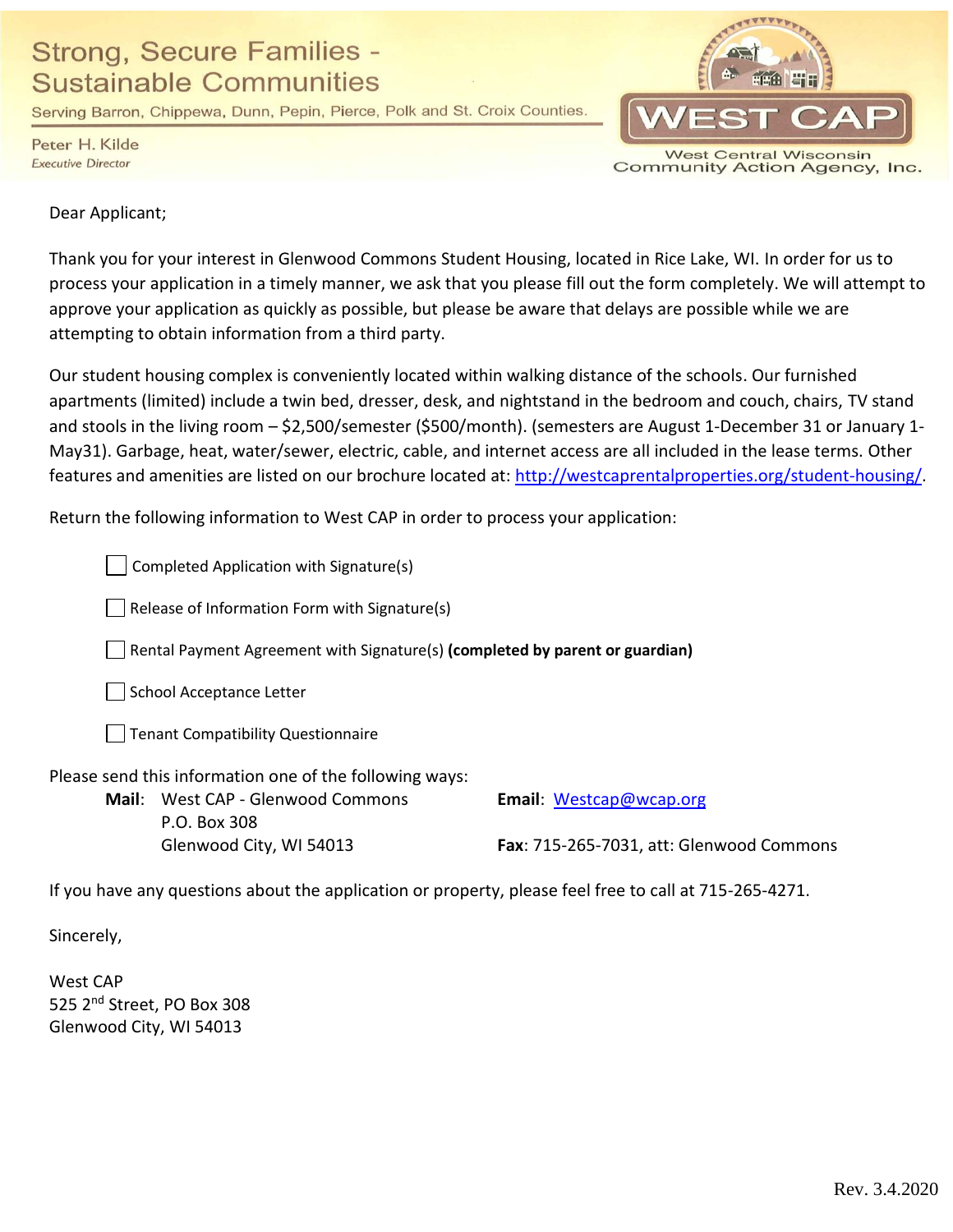#### **NON-DISCRIMINATION STATEMENT:**

In accordance with the Federal civil rights law and U.S. Department of Agriculture (USDA) civil rights regulations and policies, the USDA, its Agencies, offices, and employees, and institutions participating in or administering USDA programs are prohibited from discriminating based on race, color, national origin, religion, sex, gender identity (including gender expression), sexual orientation, disability, age, marital status, family/parental status, income derived from a public assistance program, political beliefs, or reprisal or retaliation for prior civil rights activity, in any program or activity conducted or funded by USDA (not all bases apply to all programs). Remedies and complaint filing deadlines vary by program or incident.

Person with disabilities who require alternative means of communication for program information (e.g., Braille, large print, audiotape, American Sign Language, etc.) should contact the responsible Agency or USDA's TARGET Center at (202) 720-2600 (voice and TTY) or contact USDA through the Federal Relay Service at (800) 877-8339. Additionally, program information may be made available in languages other than English.

To file a program discrimination complaint, complete the USDA Program Discrimination Complaint Form, AD-3027, found online at [http://www.ascr.usda.gov/complaint\\_filing\\_cust.html](http://www.ascr.usda.gov/complaint_filing_cust.html) and at any USDA office or write a letter addressed to USDA and provide in the letter all of the information requested in the form. To request a copy of the complaint form, call (866) 632-9992. Submit your completed form or letter to USDA by:

- Mail: U.S. Department of Agriculture Office of the Assistant Secretary for Civil Rights 1400 Independence Avenue, SW Washington, D.C. 20250-9410
- Fax: (202) 690-7442; or
- Email: [program.intake@usda.gov](mailto:program.intake@usda.gov)

This Institution is an equal opportunity provider.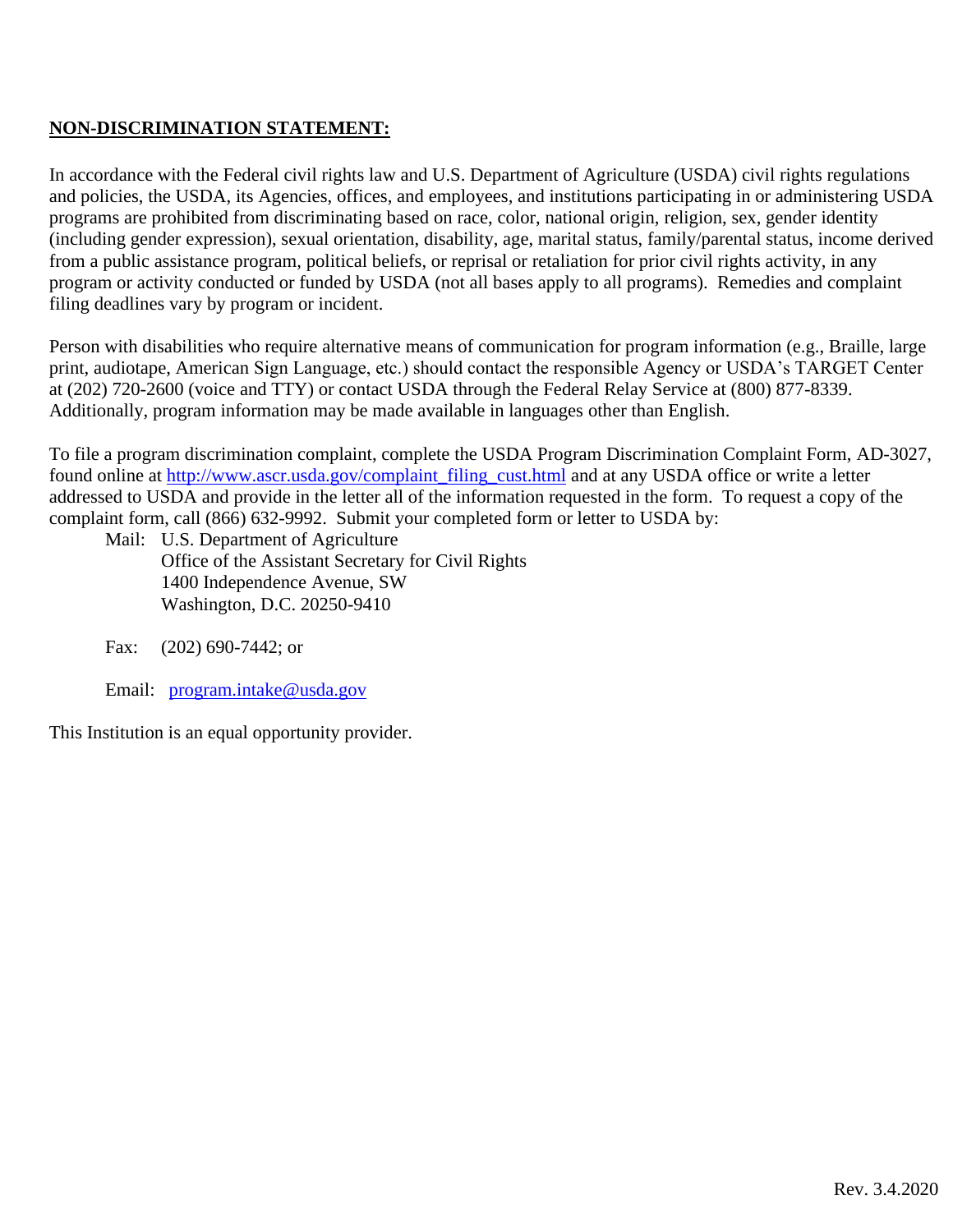

## **RENTAL APPLICATION**

### **Glenwood Commons Student Housing**

| Office Use Only: |        |
|------------------|--------|
| Date Mailed      | Rec'd  |
| Resy: Yes or No  | Unit # |

| Date:                                     | Last<br>Name:                             |                   |                                                                                          |              | <b>First</b><br>Name:                                                                                                            |        |                                     | Ml: |                        |
|-------------------------------------------|-------------------------------------------|-------------------|------------------------------------------------------------------------------------------|--------------|----------------------------------------------------------------------------------------------------------------------------------|--------|-------------------------------------|-----|------------------------|
| City,<br><b>Street Address,</b><br>Apt #: |                                           |                   |                                                                                          | State & Zip: |                                                                                                                                  |        |                                     |     |                        |
| <b>Social</b><br>Security #:              |                                           | Date of<br>Birth: |                                                                                          |              | Ethnicity: (circle) Caucasian - Asian - African<br>American Pacific Islander - American<br>Sex:<br>Indian/Alaskan - Multi-Racial |        |                                     |     |                        |
| Home<br>Phone:                            |                                           | Cell<br>Phone:    |                                                                                          |              | <b>Email</b>                                                                                                                     |        |                                     |     | Hispanic?<br>Yes or No |
| Student:<br><b>Yes or No</b>              | Student:<br><b>Full-time or Part-time</b> |                   | <b>School</b><br><b>Attending:</b>                                                       |              |                                                                                                                                  |        | <b>Semester</b><br><b>Starting:</b> |     |                        |
| <b>Year Starting:</b>                     |                                           |                   | <b>What is your Major:</b>                                                               |              |                                                                                                                                  |        |                                     |     |                        |
| <b>Lease Terms:</b>                       |                                           |                   | <b>Vehicle Make:</b><br><b>Vehicle Model:</b><br><b>Vehicle Year:</b><br>License Plate # |              |                                                                                                                                  |        |                                     |     |                        |
| <b>Emergency</b><br>Contact:              |                                           |                   | Relationship<br>to Tenant:                                                               |              |                                                                                                                                  | Phone: |                                     |     |                        |
| (City, State, Zip)                        | <b>Emergency Contact Address:</b>         |                   |                                                                                          |              |                                                                                                                                  |        |                                     |     |                        |

**Rental/Residential History** (Provide at least your current rental history. If living with parents and graduating from high school please write "Parents" and skip to next section).

**Current Rental Address** Dates of Residency (From/To)

Landlord Name and Address (Street/City/State/Zip and Phone Number) Reason for move

#### **APPLICANT'S (tenant) Employment History & Income Information:**

| If currently applying for aid, provide timeline of receipt: entries and all the set of control of the set of the set of the set of the set of the set of the set of the set of the set of the set of the set of the set of the   |  |
|----------------------------------------------------------------------------------------------------------------------------------------------------------------------------------------------------------------------------------|--|
|                                                                                                                                                                                                                                  |  |
| Other Sources of Income: (Please explain)<br>The manufacturer of the contract of the contract of the contract of the contract of the contract of the contract of the contract of the contract of the contract of the contract of |  |
|                                                                                                                                                                                                                                  |  |
|                                                                                                                                                                                                                                  |  |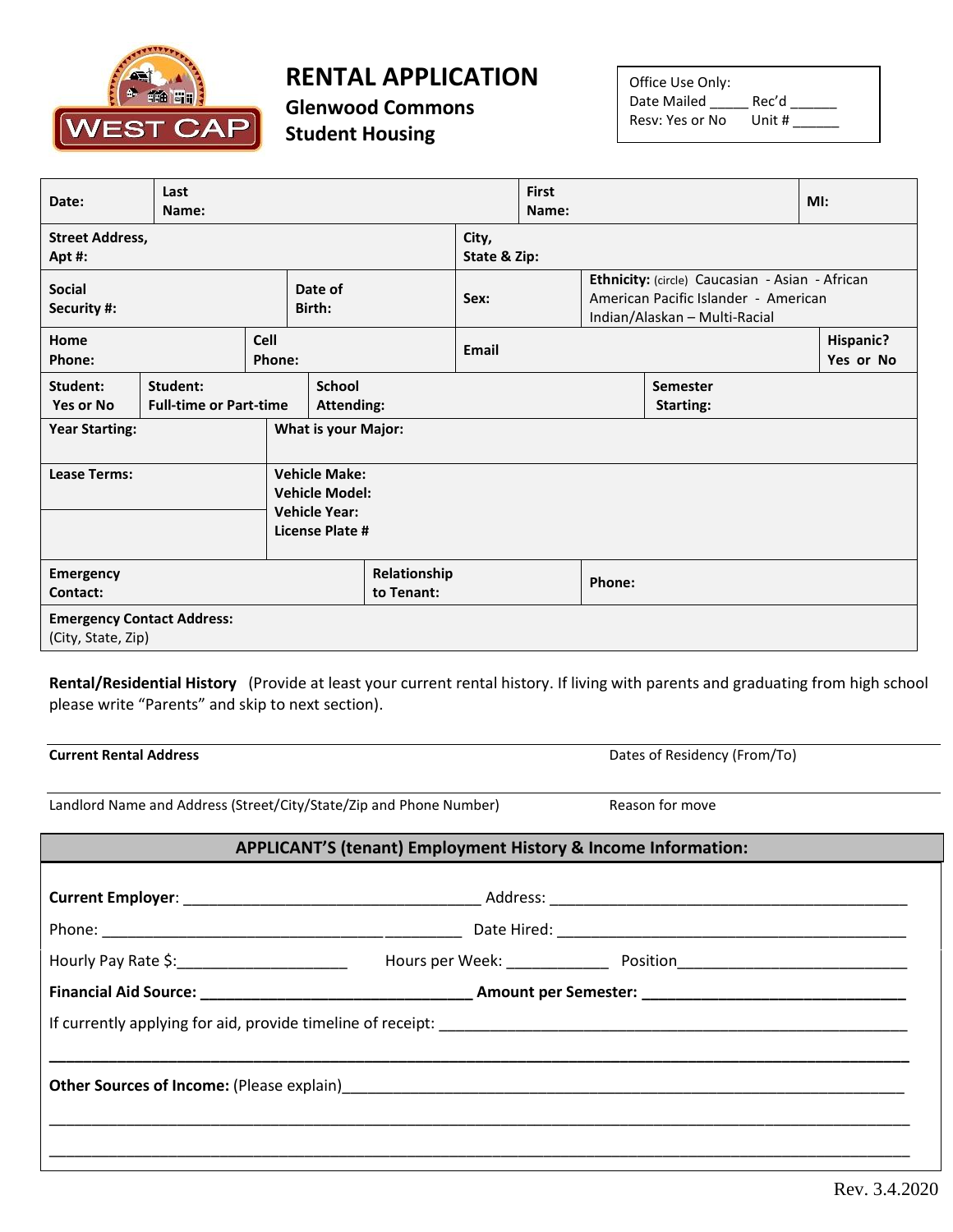| <b>APPLICANT's (tenant) Credit References:</b>                                                                             |                                                                            |  |  |  |  |  |
|----------------------------------------------------------------------------------------------------------------------------|----------------------------------------------------------------------------|--|--|--|--|--|
| $\Box$ Yes $\Box$ No (if yes, please explain on separate sheet of paper and attach)<br>Have you ever filed for bankruptcy? |                                                                            |  |  |  |  |  |
|                                                                                                                            | Address, City, State & phone number<br>Balance on Deposit or Balance Owed: |  |  |  |  |  |
| Checking Acct (name of bank)                                                                                               |                                                                            |  |  |  |  |  |
|                                                                                                                            |                                                                            |  |  |  |  |  |
| Savings Acct (name of bank)                                                                                                |                                                                            |  |  |  |  |  |
|                                                                                                                            |                                                                            |  |  |  |  |  |
| Auto Loan Lender:                                                                                                          |                                                                            |  |  |  |  |  |
|                                                                                                                            |                                                                            |  |  |  |  |  |
| Credit Card Company:                                                                                                       |                                                                            |  |  |  |  |  |
|                                                                                                                            |                                                                            |  |  |  |  |  |

| Have you been evicted from tenancy? Y or N                                                                          | Willfully or intentionally refused to pay rent when due? Y or N                                     |
|---------------------------------------------------------------------------------------------------------------------|-----------------------------------------------------------------------------------------------------|
| If yes, explain:                                                                                                    | If yes, explain:                                                                                    |
| Have you been convicted of any criminal activity? Y or N                                                            | Are a current abuser of any illegal or controlled substances?                                       |
| If yes, explain:                                                                                                    | Y or N If yes, explain:                                                                             |
| Have you been convicted of the manufacture or distribution of<br>any illegal substances?<br>Y or N If yes, explain: | Do you have specific housing needs, such as handicapped<br>accessible unit? Y or N If yes, explain: |
| Is applicant(s) or any household member a friend or family to any West CAP employee or Board of Director?           |                                                                                                     |

(family includes self, spouse, Fiancée/Fiancé, children and children-in-law, brothers, brother(s)-in-law, sisters, sister(s)-in-law, parents, and parent(s)-in-law, and/or anyone who received more than 50% of their annual support from the person (e.g. adopted child, foster child)) **Y or N** *If yes, explain:*

#### **Application Signature**

*Your signature on this application authorizes the owner/manager of the property in which you are applying for occupancy to contact your prior landlords for information regarding your prior tenancy, to check credit and employment references, to obtain criminal background records, and to verify with school enrollment status.*

*I declare that the statements and information contained in this application are true and complete to the best of my knowledge. I understand that the willful submission of false or misleading information may be the sole reason for rejection of this application or termination of tenancy. It is further understood that the completion of this application does NOT constitute an acceptance for occupancy.*

\_\_\_\_\_\_\_\_\_\_\_\_\_\_\_\_\_\_\_\_\_\_\_\_\_\_\_\_\_\_\_\_\_\_\_\_\_\_\_\_\_\_\_\_\_\_\_\_\_\_\_\_\_\_\_\_\_\_\_\_\_\_\_\_\_\_\_\_\_\_\_\_\_\_\_\_\_\_\_\_\_\_\_\_\_\_\_\_\_\_\_\_\_\_\_\_\_\_\_\_\_\_\_\_\_\_\_\_\_\_\_\_\_\_\_\_\_\_\_\_

\_\_\_\_\_\_\_\_\_\_\_\_\_\_\_\_\_\_\_\_\_\_\_\_\_\_\_\_\_\_\_\_\_\_\_\_\_\_\_\_\_\_\_\_\_\_\_\_\_\_\_\_\_\_\_\_\_\_\_\_\_\_\_\_\_\_\_\_\_\_\_\_\_\_\_\_\_\_\_\_\_\_\_\_\_\_\_\_\_\_\_\_\_\_\_\_\_\_\_\_\_\_\_\_\_\_\_\_\_\_\_\_\_\_\_\_\_\_\_\_

Applicant Signature Date Applicant Signature Date Applicant Signature Date

Signature of Person Taking Responsibility of Rent Payment Date

**Mail To: West CAP, PO Box 308, Glenwood City, WI 54013 Email: Westcap.org Fax 715-265-7031** *This institution is an equal opportunity provider.*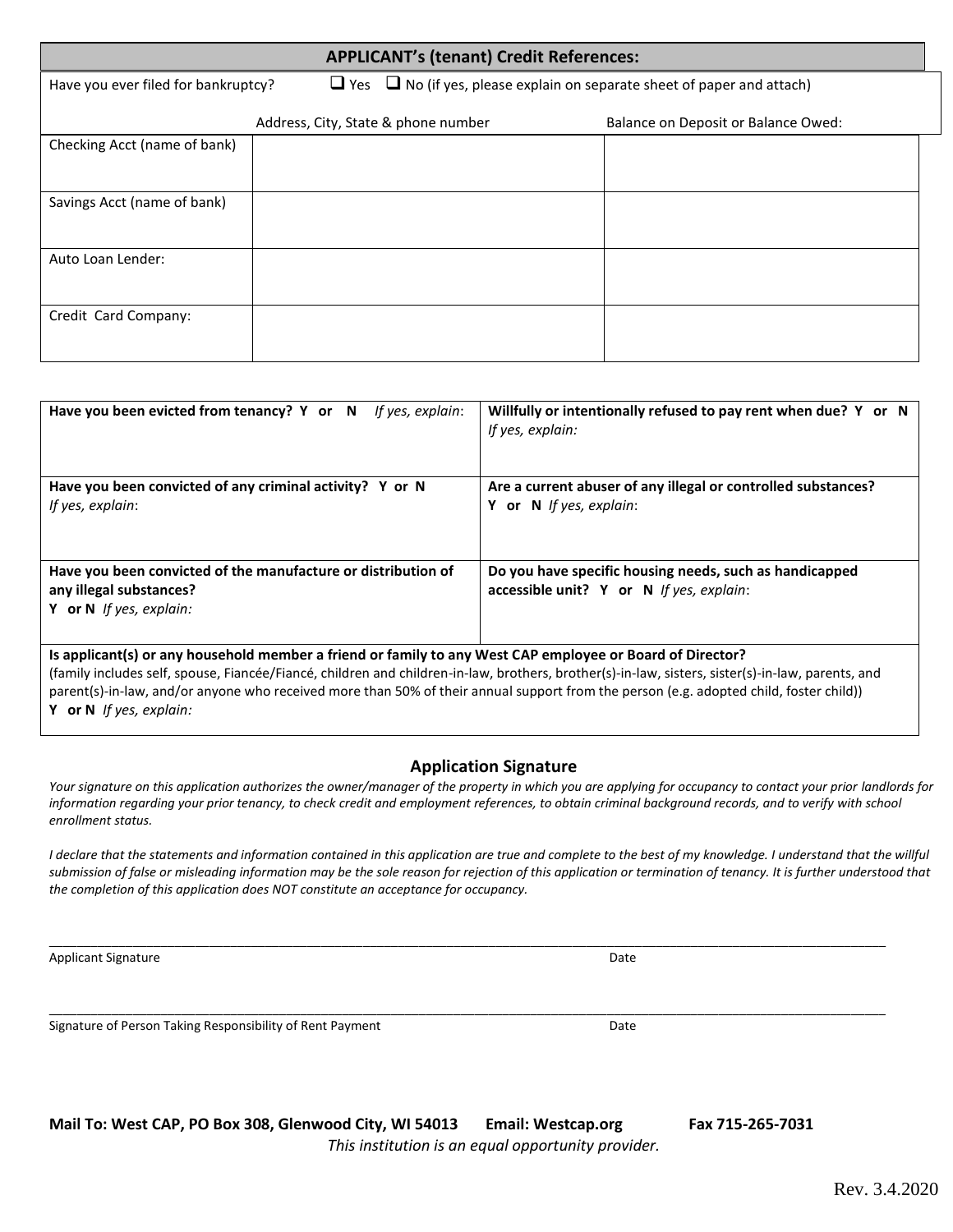

**P O Box 308 Glenwood City, WI 54013 Phone: 715-265-427, Fax 715-265-703, Westcap@wcap.org**

### **Student/Applicant RELEASE OF INFORMATION AUTHORIZATION**

To Whom It May Concern:

The individual indicated have applied for rental housing. West CAP is the management agent of the housing development in which this individual is residing or applying for residency.

West CAP is required by law to confidentially verify information provided by applicants/participants. The applicant/participant indicated your Agency's/Institution's name as a source of information. Verification of applicant/participant statements **are limited** to those shown in the following authorization. *This verification also includes the student's parents as authorized to share information with West CAP and for West CAP to share information with the parents.* 

#### AUTHORIZATION FOR THE RELEASE OF INFORMATION

Employment Income Social Security/SSI Unemployment Income Educational Scholarship, Stipends Expenses Share Roommate Contact Information School Enrollment/Financial Aid Status Student's Parents/Guardians Assets (Checking, Savings, IRA's Trusts, Stocks/ Bonds Mutual Funds, Etc.)

I hereby authorize West CAP to make any inquiries necessary or advisable in verifying the above information and to make any inquiries necessary to verify income and asset information.

I agree that photocopies of this authorization may be used for the purpose stated above.

If I fail to sign this authorization, without disclosing all financial information relating to the certification, I understand that this action may constitute grounds for denial of eligibility or termination of assistance.

This authorization is effective for the length of the lease.

| <b>Printed Name</b> | <b>Printed Name</b> | <b>Printed Name</b> |
|---------------------|---------------------|---------------------|
| Signature           | Signature           | Signature           |
| SS#                 | SS#                 | SS#                 |
| Date:               | Date:               | Date:               |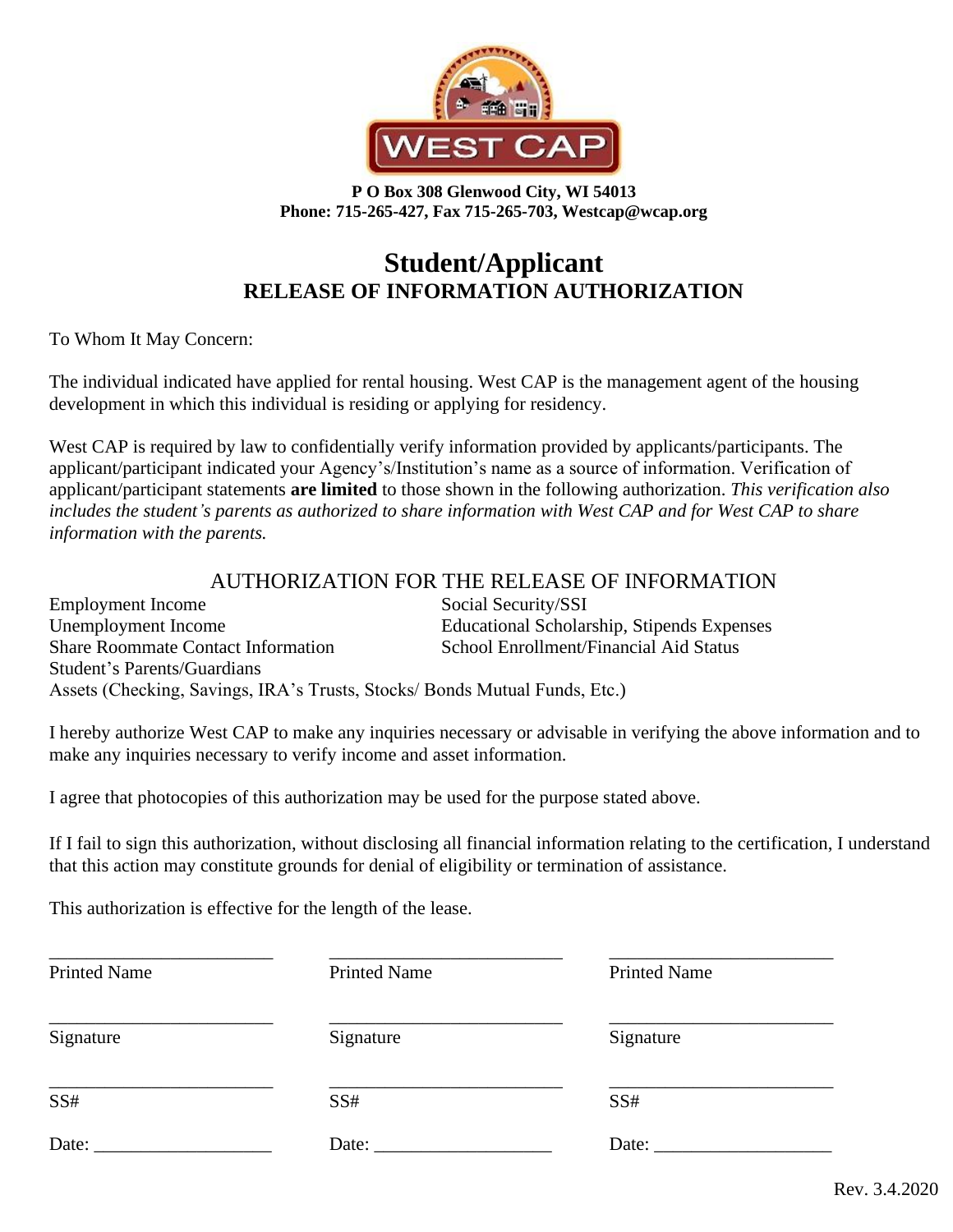## Strong, Secure Families -**Sustainable Communities**

Serving Barron, Chippewa, Dunn, Pepin, Pierce, Polk and St. Croix Counties.

Peter H. Kilde **Executive Director** 

Г



# **Rental Payment Agreement** -To Be Completed By Parent or Guardian-

| Date:                                                                                                                               |                                                                                                                                      |
|-------------------------------------------------------------------------------------------------------------------------------------|--------------------------------------------------------------------------------------------------------------------------------------|
| I/We                                                                                                                                | $(print)$ $(print)$                                                                                                                  |
| Accept the responsibility of ensuring timely rent payments to West CAP for Glenwood Commons Student Housing, in the<br>interest of: |                                                                                                                                      |
| (Tenant Name)                                                                                                                       |                                                                                                                                      |
| Housing in the event of non-payment or as a regular payee.                                                                          | I/We are taking this action to assist the above named tenant with rental payments for the unit at the Glenwood Commons Student       |
| apartment or other maintenance charges that may be incurred by tenant during their lease term at Glenwood Commons.                  | I/We agree to pay for rent, utilities, cable and any late charges current or past due. I/We accept responsibility for damages to the |
| By signing below; I agree to ensure that rent and utility payments are made in a timely manner.                                     |                                                                                                                                      |
|                                                                                                                                     |                                                                                                                                      |
|                                                                                                                                     |                                                                                                                                      |
|                                                                                                                                     |                                                                                                                                      |
|                                                                                                                                     |                                                                                                                                      |
| Mail To: West CAP, PO Box 308, Glenwood City, WI 54013                                                                              | Email: westcap.org<br>Fax 715-265-7031                                                                                               |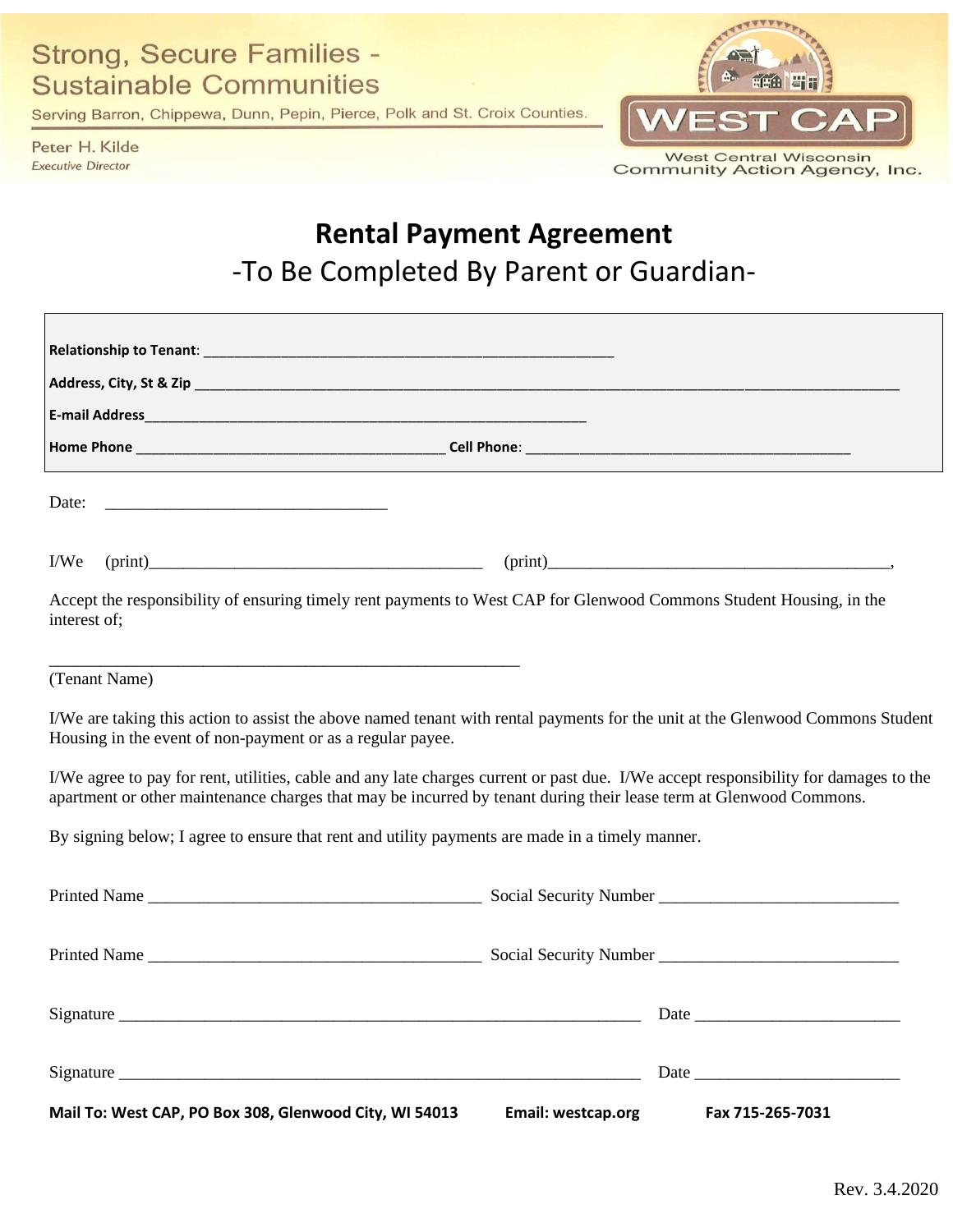Rev. 3.4.2020